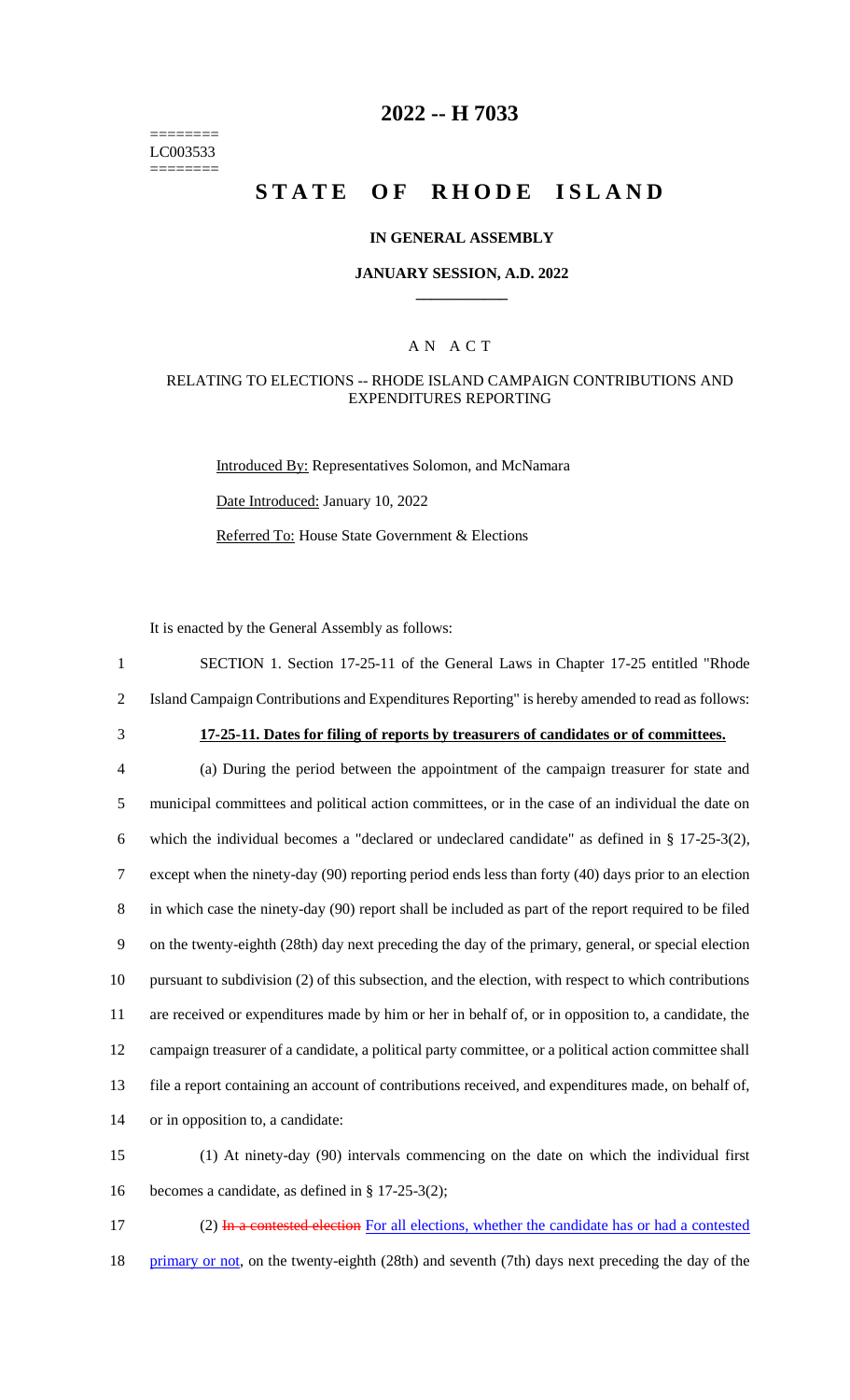primary, general, or special election; provided, that in the case of a primary election for a special election where the twenty-eighth (28th) day next preceding the day of the primary election occurs prior to the first day for filing declarations of candidacy pursuant to § 17-14-1, the reports shall be due on the fourteenth (14th) and seventh (7th) days next preceding the day of the primary election for the special election; and

 (3) A final report on the twenty-eighth (28th) day following the election. The report shall contain:

 (i) The name and address and place of employment of each person from whom contributions in excess of a total of one hundred dollars (\$100) within a calendar year were received;

(ii) The amount contributed by each person;

 (iii) The name and address of each person to whom expenditures in excess of one hundred dollars (\$100) were made; and

(iv) The amount and purpose of each expenditure.

 (b) Concurrent with the report filed on the twenty-eighth (28th) day following an election, or at any time thereafter, the campaign treasurer of a candidate, or political party committee, or political action committee, may certify to the board of elections that the campaign fund of the candidate, political party committee, or political action committee having been instituted for the purposes of the past election, has completed its business and been dissolved or, in the event that the committee will continue its activities beyond the election, that its business regarding the past election has been completed. The certification shall be accompanied by a final accounting of the campaign fund, or of the transactions relating to the election, including the final disposition of any balance remaining in the fund at the time of dissolution or the arrangements that have been made for the discharge of any obligations remaining unpaid at the time of dissolution.

 (c)(1) Once the campaign treasurer certifies that the campaign fund has completed its business and been dissolved, no contribution that is intended to defray expenditures incurred on behalf of, or in opposition to, a candidate during the campaign can be accepted. Until the time that the campaign treasurer certifies that the campaign fund has completed its business and been dissolved, the treasurer shall file reports containing an account of contributions received and expenditures made at ninety-day (90) intervals commencing with the next quarterly report following the election; however, the time to file under this subsection shall be no later than the last day of the month following the ninety-day (90) period, except when the last day of the month filing deadline following the ninety-day (90) reporting period occurs less than twenty-eight (28) days before an election, in which case the report shall be filed pursuant to the provisions of subdivisions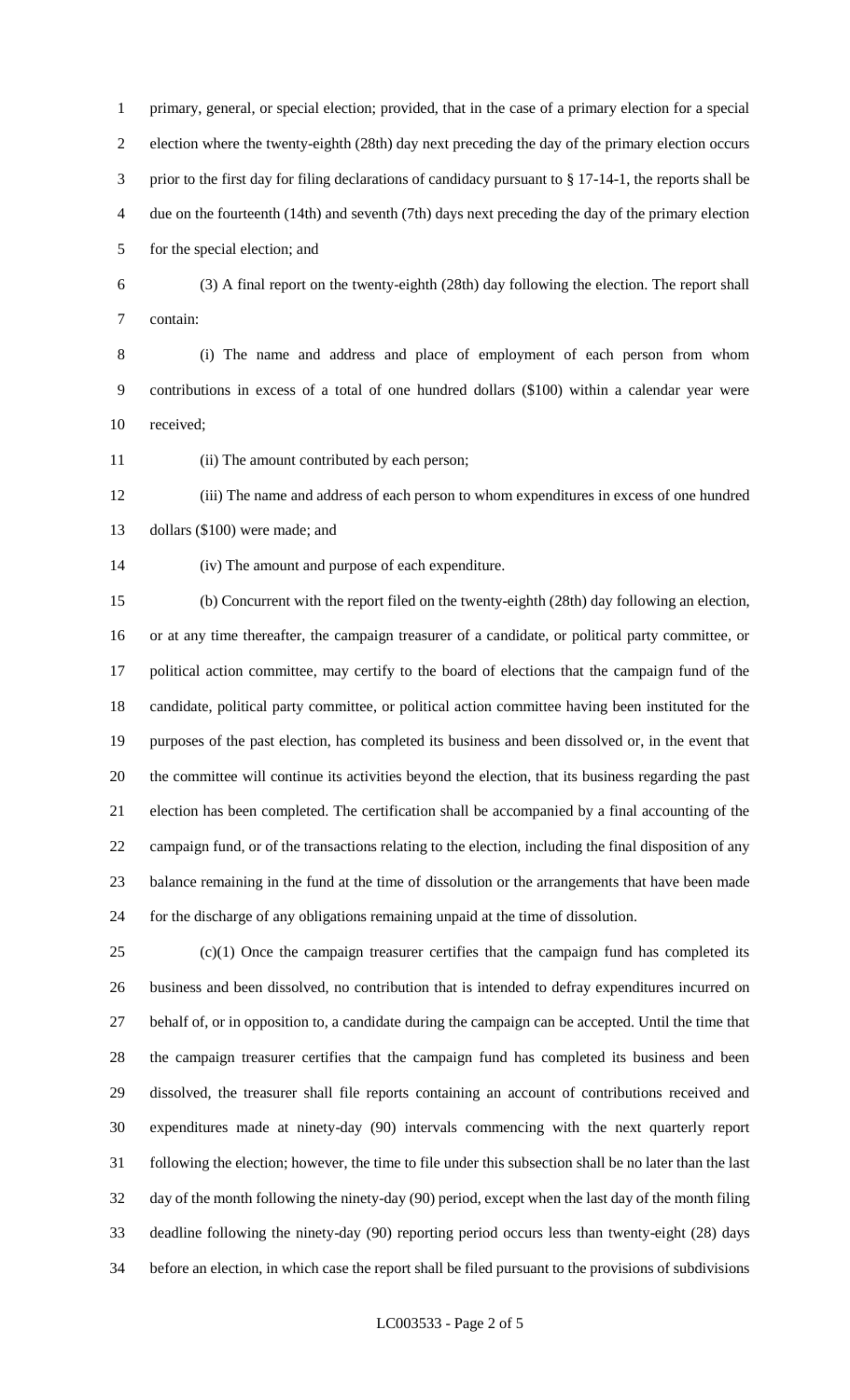(a)(1) and (2) of this section. Provided, however, if the last day of the month falls on a weekend or a holiday, the report shall be due on the following business day.

 (2) In addition to the reports required pursuant to this section, a candidate or office holder shall also file with the board of elections a paper copy of the account statement from the office holder's campaign account, which account statement shall be the next account statement issued by their financial institution after the filing of the fourth quarterly campaign expense report. The account statement shall be submitted to the board within thirty (30) days of its receipt by the candidate, officeholder, treasurer, or deputy treasurer. The account statement shall not be deemed a public record pursuant to the provisions of chapter 2 of title 38. The board of elections, its agents, and employees shall not publish, deliver, copy, or disclose, to any person or entity any account statement or information contained therein for any candidate, former candidate, officeholder, party, or political action committee. Provided, as to state and municipal political parties, the requirements 13 of this subsection (c)(2) shall apply to the annual report required pursuant to § 17-25-7.

 (d)(1) There shall be no obligation to file the reports of expenditures required by this section on behalf of, or in opposition to, a candidate if the total amount to be expended in behalf of the candidacy by the candidate, by any political party committee, by any political action committee, or by any person shall not in the aggregate exceed one thousand dollars (\$1,000).

 (2) However, even though the aggregate amount expended on behalf of the candidacy does not exceed one thousand dollars (\$1,000), reports must be made listing the source and amounts of all contributions in excess of a total of one hundred dollars (\$100) from any one source within a calendar year. Even though the aggregate amount expended on behalf of the candidacy does not exceed one thousand dollars (\$1,000) and no contribution from any one source within a calendar year exceeds one hundred dollars (\$100), the report shall state the aggregate amount of all contributions received. In addition, the report shall state the amount of aggregate contributions that were from individuals, the amount from political action committees, and the amount from political party committees.

 (e) On or before the first date for filing contribution and expenditure reports, the campaign treasurer may file a sworn statement that the treasurer will accept no contributions nor make aggregate expenditures in excess of the minimum amounts for which a report is required by this chapter. Thereafter, the campaign treasurer shall be excused from filing all the reports for that campaign, other than the final report due on the twenty-eighth (28th) day following the election.

 (f) A campaign treasurer must file a report containing an account of contributions received and expenditures made at the ninety-day (90) intervals provided for in subsection (c) of this section for any ninety-day (90) period in which the campaign received contributions in excess of a total of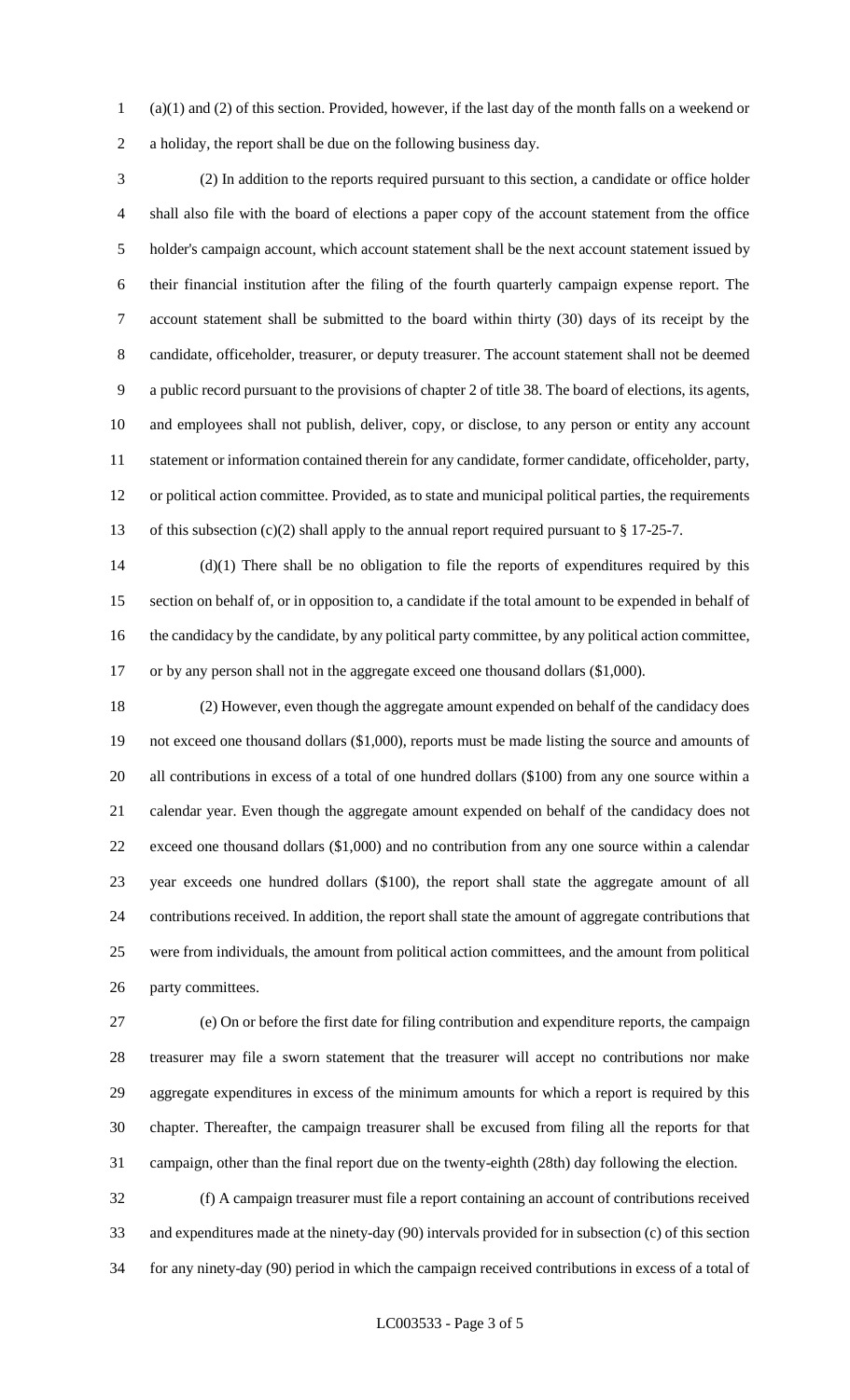one hundred dollars (\$100) within a calendar year from any one source and/or made expenditures in excess of one thousand dollars (\$1,000) within a calendar year; however, the time to file under this subsection shall be no later than the last day of the month following the ninety-day (90) period, except when the last day of the month filing deadline following the ninety-day (90) reporting period occurs less than twenty-eight (28) days before an election, in which case the report shall be filed 6 pursuant to the provisions of subdivisions  $(a)(1)$  and  $(2)$  of this section. Provided, however, if the last day of the month falls on a weekend or a holiday, the report shall be due on the following business day.

 (g)(1) The board of elections may, for good cause shown and upon the receipt of a written or electronic request, grant a seven-day (7) extension for filing a report; provided, that the request must be received no later than the date upon which the report is due to be filed.

 (2) Any person or entity required to file reports with the board of elections pursuant to this section and who or that has not filed the report by the required date, unless granted an extension pursuant to subdivision (1) of this subsection, shall be fined twenty-five dollars (\$25.00). Notwithstanding any of the provisions of this section, the board of elections shall have the authority to waive late filing fees for good cause shown.

 (3) The board of elections shall send a notice of non-compliance, by certified mail, to any person or entity who or that fails to file the reports required by this section. A person or entity who or that is sent a notice of non-compliance and fails to file the required report within seven (7) days of the receipt of the notice, shall be fined two dollars (\$2.00) per day from the day of receipt of the notice of non-compliance until the day the report has been received by the state board. Notwithstanding any of the provisions of this section, the board of elections shall have the authority to waive late filing fees for good cause shown.

SECTION 2. This act shall take effect upon passage.

======== LC003533 ========